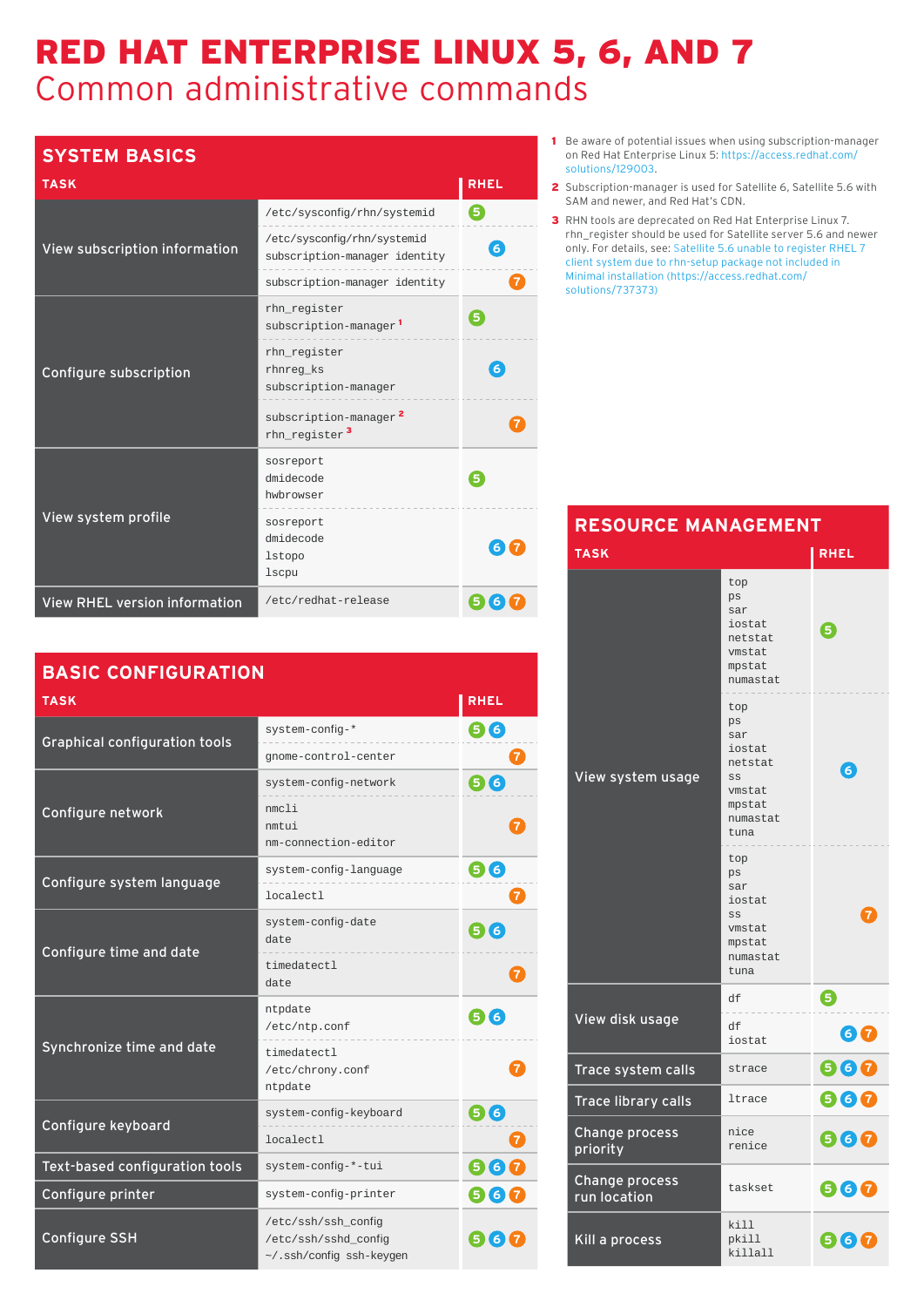| <b>SOFTWARE MANAGEMENT</b>          |                                                       |                |
|-------------------------------------|-------------------------------------------------------|----------------|
| <b>TASK</b>                         |                                                       | <b>RHEL</b>    |
| Install software                    | yum install<br>yum groupinstall                       | (516)          |
|                                     | yum install<br>yum group install                      | $\mathbf{7}$   |
| <b>View software</b>                | yum info<br>yum groupinfo                             | 56             |
| info                                | yum info<br>yum group info                            | $\overline{7}$ |
| <b>Update software</b>              | yum update                                            | 660            |
| Upgrade software                    | yum upgrade                                           | 960            |
| Configure<br>software<br>repository | subscription-manager repos<br>/etc/yum.repos.d/*.repo | 567            |
| Find file in<br>package             | rpm -qf filename<br>yum provides filename-glob        | 960            |
| <b>View software</b><br>version     | rpm -q packagename                                    | 660            |
| <b>View installed</b><br>software   | $rpm - qa$<br>yum list installed                      | 567            |

| <b>USER MANAGEMENT</b>              |                                      |             |
|-------------------------------------|--------------------------------------|-------------|
| <b>TASK</b>                         |                                      | <b>RHEL</b> |
| <b>Graphical user</b><br>management | system-config-users                  | 660         |
| Create user<br>account              | useradd                              | 660         |
| Delete user<br>account              | userdel                              | 567         |
| View/change user<br>account details | usermod<br>/etc/passwd<br>vipw<br>hi | 660         |
| Create user group                   | groupadd                             | 660         |
| Delete user group                   | groupdel                             | 960         |
| Change group<br>details             | groupmod<br>/etc/group               | 660         |
| Change user<br>password             | passwd                               | 660         |
| Change user<br>permissions          | usermod<br>visudo                    | 660         |
| Change group<br>permissions         | groupmod<br>visudo                   | 660         |
| Change password<br>policy           | chage                                | 660         |
| <b>View user</b><br>sessions        | W                                    | 567         |

| <b>NETWORKING</b>                 |                                                                                                     |                |
|-----------------------------------|-----------------------------------------------------------------------------------------------------|----------------|
| <b>TASK</b>                       |                                                                                                     | <b>RHEL</b>    |
|                                   | iptables and ip6tables<br>/etc/sysconfig/ip*tables                                                  | 5              |
| Configure<br>firewall             | iptables and ip6tables<br>/etc/sysconfig/ip*tables<br>system-config-firewall                        | $\overline{6}$ |
|                                   | firewall-cmd<br>firewall-config                                                                     |                |
| Configure                         | /etc/hosts<br>/etc/resolv.conf                                                                      | 56             |
| name<br>resolution                | /etc/hosts<br>/etc/resolv.conf<br>nmcli con mod                                                     |                |
|                                   | /etc/sysconfig/network                                                                              | 56             |
| Configure<br>hostname             | hostnamectl<br>/etc/hostname<br>nmtui                                                               |                |
|                                   | ip addr<br>ifconfig<br>brctl                                                                        | 5I6            |
| View network<br>interface info    | ip addr<br>nmcli dev show<br>teamdctl<br>brctl<br>bridge                                            |                |
|                                   | /etc/sysconfig/network-scripts/ifcfg-*                                                              | 66             |
| Configure<br>network<br>interface | /etc/sysconfig/network-scripts/ifcfg-*<br>nmcli con [add mod edit]<br>nmtui<br>nm-connection-editor |                |
| View ports/                       | SS<br>lsof<br>netstat                                                                               | 5)<br>6)       |
| sockets                           | SS<br>lsof                                                                                          |                |
|                                   | ip route add<br>system-config-network<br>/etc/sysconfig/route-iface                                 | 56             |
| Configure<br>routes               | ip route add<br>nmcli<br>nmtui<br>nm-connection-editor<br>/etc/sysconfig/route-iface                |                |
| <b>View routes</b>                | ip route                                                                                            | 667            |

| <b>SECURITY AND IDENTITY</b>   |                                                                                              |             |  |
|--------------------------------|----------------------------------------------------------------------------------------------|-------------|--|
| <b>TASK</b>                    |                                                                                              | <b>RHEL</b> |  |
| Configure system<br>security   | /etc/selinux/config<br>chcon<br>restorecon<br>semanage<br>setsebool<br>system-config-selinux | 567         |  |
| Report on system<br>security   | sealert                                                                                      | 667         |  |
| LDAP, SSSD,<br><b>Kerberos</b> | authconfig<br>authconfig-tui<br>authconfig-gtk                                               | 567         |  |
| Network users                  | getent                                                                                       |             |  |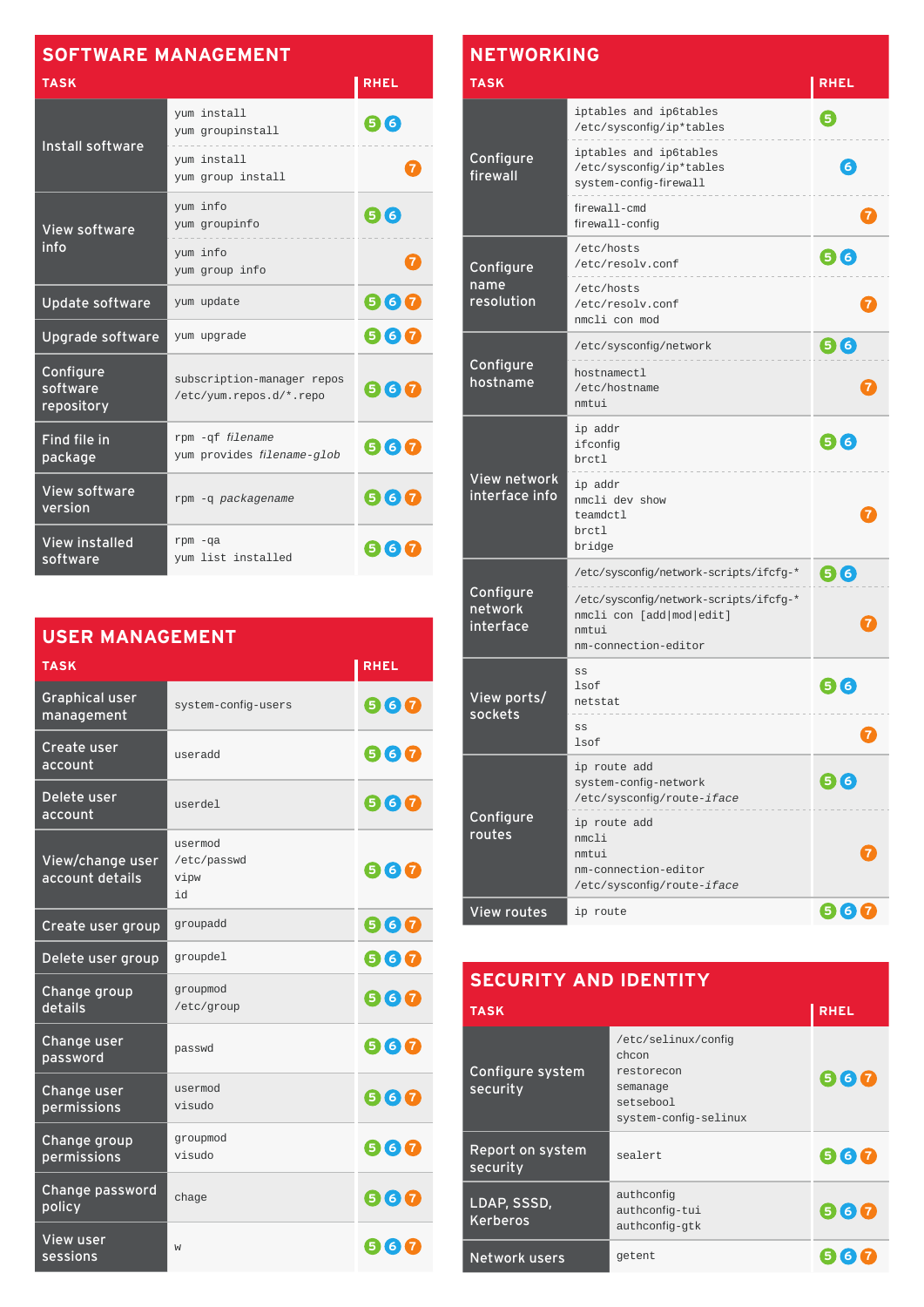| <b>JOBS AND SERVICES</b>          |                                                                                                                                                                      |              |
|-----------------------------------|----------------------------------------------------------------------------------------------------------------------------------------------------------------------|--------------|
| <b>TASK</b>                       |                                                                                                                                                                      | <b>RHEL</b>  |
|                                   | /etc/syslog.conf                                                                                                                                                     | 6            |
|                                   | /etc/rsyslog.conf                                                                                                                                                    | 6            |
| Configure logging                 | /etc/rsyslog.conf<br>/etc/rsyslog.d/*.conf<br>/var/log/journal<br>systemd-journald.service                                                                           |              |
|                                   | chkconfig --list<br>1s /etc/init.d/                                                                                                                                  | 66           |
| List all services                 | systemctl -at service<br>1s /etc/systemd/system/*.service<br>ls /usr/lib/systemd/system/*.service                                                                    |              |
| List running services             | service --status-all                                                                                                                                                 | 66           |
|                                   | systemctl -t service --state=active                                                                                                                                  |              |
| Start/stop service                | service name start<br>service name stop                                                                                                                              | 66           |
|                                   | systemctl start name.service<br>systemctl stop name.service                                                                                                          |              |
| Enable/disable service            | chkconfig name on<br>chkconfig name off                                                                                                                              | 66           |
|                                   | systemctl enable name.service<br>systemctl disable name.service                                                                                                      |              |
| View service status               | service name status                                                                                                                                                  | 66           |
|                                   | systemctl status name.service                                                                                                                                        |              |
| Check if service is enabled       | chkconfig name --list                                                                                                                                                | 66           |
|                                   | systemctl is-enabled name                                                                                                                                            | 7            |
| Create new service file or modify | chkconfig --add<br>systemctl daemon-reload                                                                                                                           | 66           |
| configuration                     | /etc/systemd/system/*.service                                                                                                                                        |              |
|                                   | runlevel<br>$who - r$                                                                                                                                                | 516          |
| View run level/target             | systemctl get-default<br>$who - r$                                                                                                                                   |              |
|                                   | /etc/inittab<br>init run_level                                                                                                                                       | 66           |
| Change run level/target           | systemctl isolate name.target<br>systemctl set-default                                                                                                               | $\mathbf{7}$ |
|                                   | /var/log                                                                                                                                                             | 66           |
| View logs                         | $\sqrt{var/log}$<br>journalctl                                                                                                                                       |              |
| Configure system audit            | add audit=1 to kernel cmdline<br>auditctl<br>/etc/audit/auditd.conf<br>/etc/audit/audit.rules<br>authconfig<br>/etc/pam.d/system-auth<br>pam_tty_audit kernel module | 660          |
| View audit output                 | aureport /var/log/faillog                                                                                                                                            | 660          |
| Schedule/batch tasks              | cron<br>at<br>batch                                                                                                                                                  | 660          |
| Find file by name                 | locate                                                                                                                                                               | 660          |
| Find file by characteristic       | find                                                                                                                                                                 | 660          |
| Create archive                    | tar<br>cpio<br>zip                                                                                                                                                   | 660          |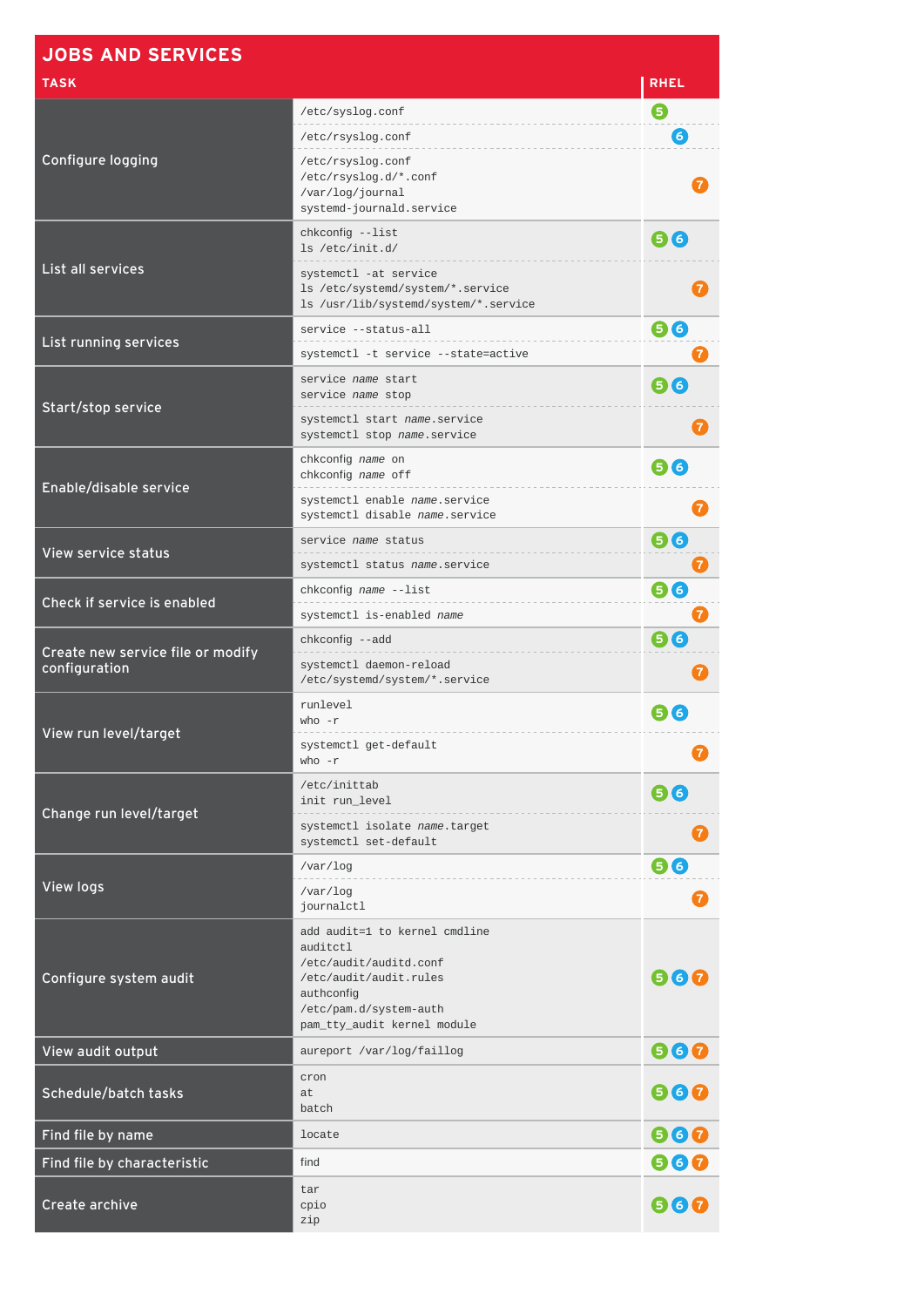| FILE SYSTEMS, VOLUMES, AND DISKS                      |                                                                                    |              |
|-------------------------------------------------------|------------------------------------------------------------------------------------|--------------|
| <b>TASK</b>                                           |                                                                                    | <b>RHEL</b>  |
| Default file system                                   | ext3<br>ext4<br>xfs                                                                | ❺<br>6       |
|                                                       | copy data to new file system<br>fsck (look for 'non-contiguous inodes')            | 7<br>❺       |
| Defragment disk space                                 | copy data to new file system<br>fsck (look for 'non-contiguous inodes')<br>xfs fsr | 6(7)         |
|                                                       | fdisk<br>parted                                                                    | 66           |
| Create/modify disk partitions                         | fdisk<br>gdisk<br>parted<br>ssm create                                             |              |
| Format disk partition                                 | mkfs.filesystem_type (ext4, xfs)<br>mkswap<br>mkfs.filesystem_type (ext4, xfs)     | 66           |
|                                                       | mkswap<br>ssm create                                                               |              |
|                                                       | mount<br>/etc/fstab                                                                | 66           |
| Mount storage                                         | mount<br>/etc/fstab<br>ssm mount                                                   |              |
| Create physical volume                                | pvcreate<br>pvcreate<br>ssm create (if backend is lvm)                             | 66           |
|                                                       | vgcreate                                                                           | 66           |
| Create volume group                                   | vgcreate<br>ssm create (if backend is lvm)                                         |              |
|                                                       | lvcreate                                                                           | 56           |
| Create logical volume                                 | lvcreate<br>ssm create (if backend is lvm)                                         |              |
| Enlarge volumes formatted with<br>default file system | vgextend<br>lvextend<br>resize2fs                                                  | 66           |
|                                                       | vgextend<br>lvextend<br>xfs_growfs<br>ssm resize                                   |              |
| Shrink volumes formatted with                         | resize2fs<br>lvreduce<br>vgreduce                                                  | 66           |
| default file system                                   | XFS cannot currently be shrunk; copy desired data to<br>a smaller file system.     | $\mathbf{7}$ |
|                                                       | fsck                                                                               | 66           |
| Check/repair file system                              | fsck<br>ssm check                                                                  |              |
| <b>Configure NFS share</b>                            | /etc/exports<br>service nfs reload                                                 | 66           |
|                                                       | /etc/exports<br>systemctl reload nfs.service                                       |              |
| Mount and activate swap                               | /etc/fstab<br>swapon -a                                                            | 660          |
| Configure static mounts                               | /etc/fstab                                                                         | 660          |
| View free disk space                                  | df                                                                                 | 660          |